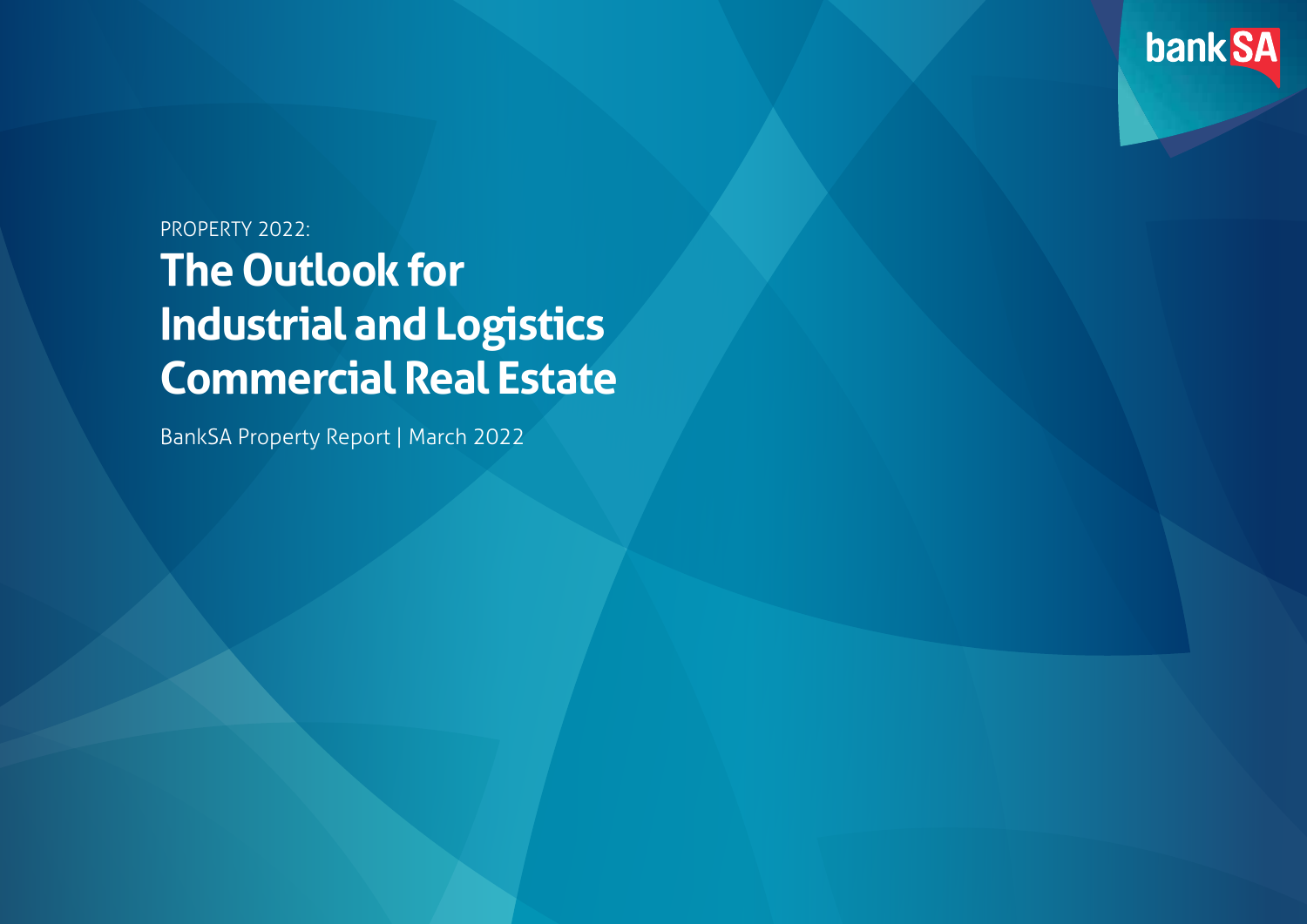THE OUTLOOK FOR INDUSTRIAL AND COMMERCIAL REAL ESTATE. **INTRODUCTION**

## Identifying a market opportunity for our Business customers.

#### DEMAND FOR INDUSTRIAL AND LOGISTICS REAL ESTATE IS RUNNING RED HOT AND HAS BEEN FOR SEVERAL YEARS.

There are several factors underpinning the sharp growth in demand, in particular, changes in the way we shop for goods and services. The pandemic has accelerated changes in consumer preferences, especially around online spending, in addition to spear-heading changes in Australian manufacturing. The upheaval from the pandemic has also led to disruptions to supply chains, which has flowed onto demand for industrial and logistics property.

A greater need for social-distancing and less human interaction to manage potential pandemic outbreaks has resulted in greater use of automation. These changes are transforming the global logistics landscape. This will contribute to ongoing strong demand for industrial property over the next few years.

A lot of this demand has been driven by investors, especially offshore and major property institutional investors who have become increasingly involved in the sector in recent years. However, more recently, there is booming owner-occupier demand from businesses.

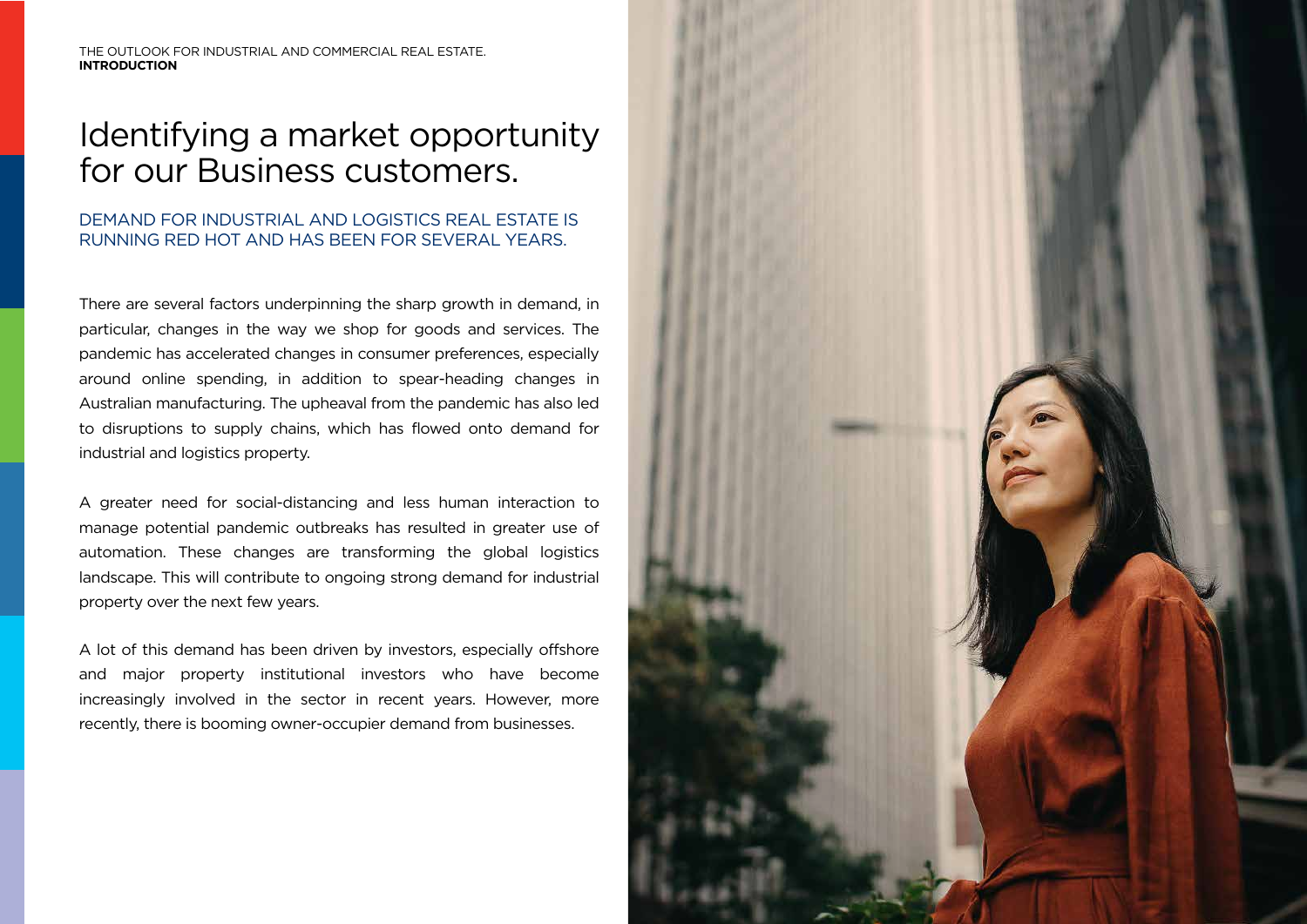#### THE OUTLOOK FOR INDUSTRIAL AND COMMERCIAL REAL ESTATE. **CUSTOMER DATA AND LEASING TAKE UP**

## Internal Customer Data

Our customer portfolio data suggests there is a solid upturn underway in demand for financing from businesses to purchase their premises, especially among small-to-medium-sized businesses. This is in terms of both loan balances and loan volumes. It's concentrated in two key industries – wholesale & retail, and manufacturing.



Source: Westpac Internal Customer Portfolio Research

#### Leasing Take Up

Demand for warehouse space is running at historically high levels. The growth in e commerce and last-mile logistics (allowing shippers to get products to consumers faster) has been and will be a key driver of occupier demand for e-commerce industrial property in Australia. These trends are expected to help underpin strong take-up of warehousing space over the next few years.

Nearly 3.3 million square metres of industrial and logistics space was leased across the country in 2020, up 38% on the ten-year average. This is a record high, but has been surpassed, with over 4.7 million square metres leased in 2021.



4.7M SQUARE METRES OF INDUSTRIALS AND LOGISTICS SPACE LEASED ACROSS AUSTRALIA IN 2021, ~80% INCREASE ON 10-YEAR AVERAGE.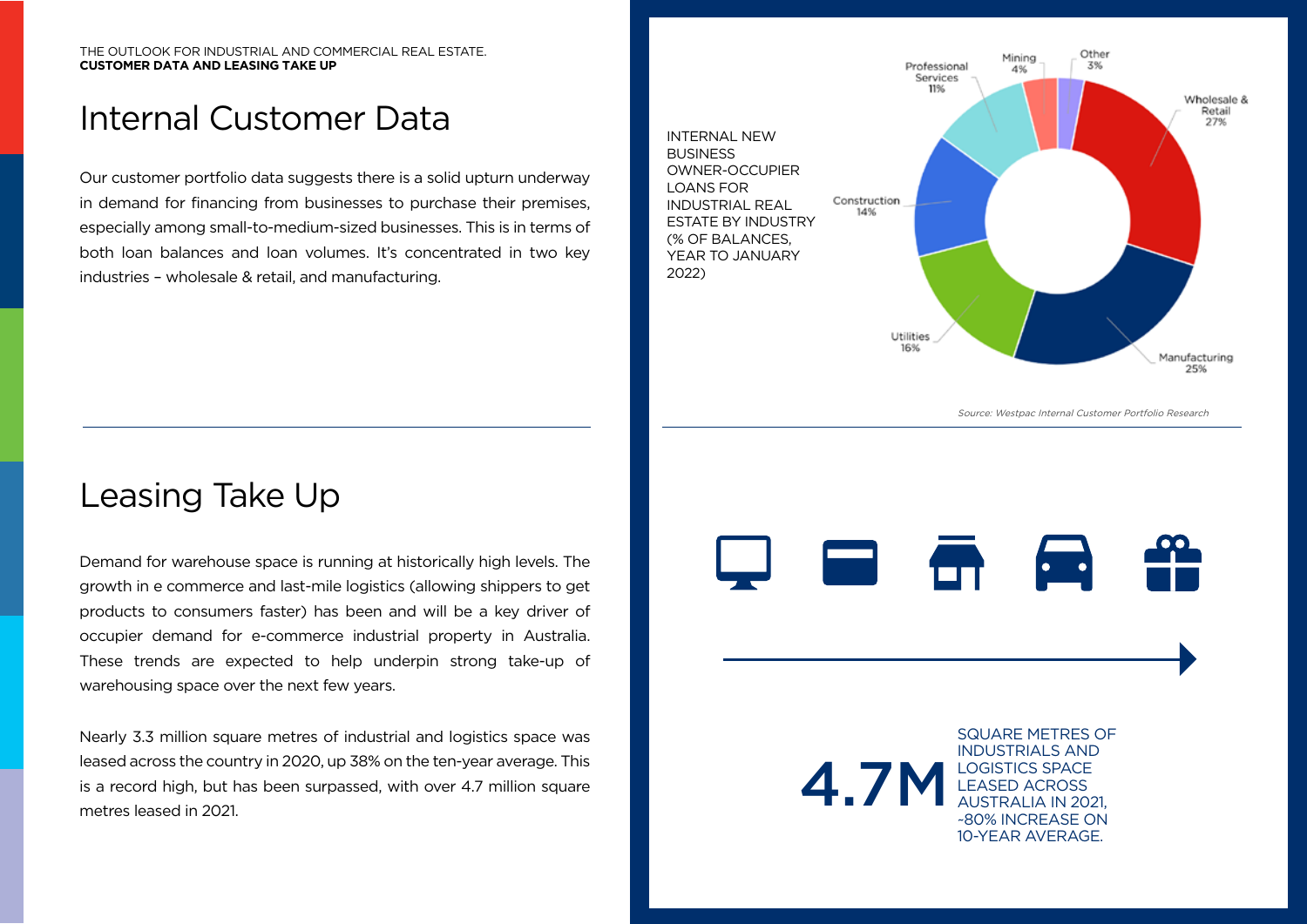# Drivers of Demand 1. Surge in online spending

The pandemic has underpinned dramatic changes in the way consumers shop. Health concerns and activity restrictions have driven consumers away from physical stores and towards online spending. Online shopping was growing for a number of years before the pandemic but has jumped sharply since COVID-19 hit our shores.

Online shopping has ramped up from under 7% of retail spending in Australia before the pandemic, to a record high of 14.7% in September 2021, before pulling back to 12.0% in January 2022.

As a result, demand for parcel delivery has increased significantly. This has led to a large increase in demand for industrial property for the purposes of storage, distribution and fulfilment of goods. The growth of e-commerce has increased demand for distribution centres and warehouses, and as a result increasing inventory management also has the potential to drive the expansion of asset sizing.

While online shopping pulled back slightly as restrictions eased, we anticipate some of the changes in shopping habits are likely permanent, meaning that online spending is unlikely to shrink back to pre-pandemic levels. This, in turn, will continue to support demand for industrial property.

Notably, the global average for online spending as a share of all retailing is much higher and suggests the growth in Australian online spending will continue to accelerate.

As case numbers spiked following the spread of the Omicron variant, many consumers sought to reduce their movements to limit their chance of catching the virus. Case numbers are expected to continue to decline going forward. However, a potential for consumers to remain cautious will provide ongoing demand for online spending in the near term.

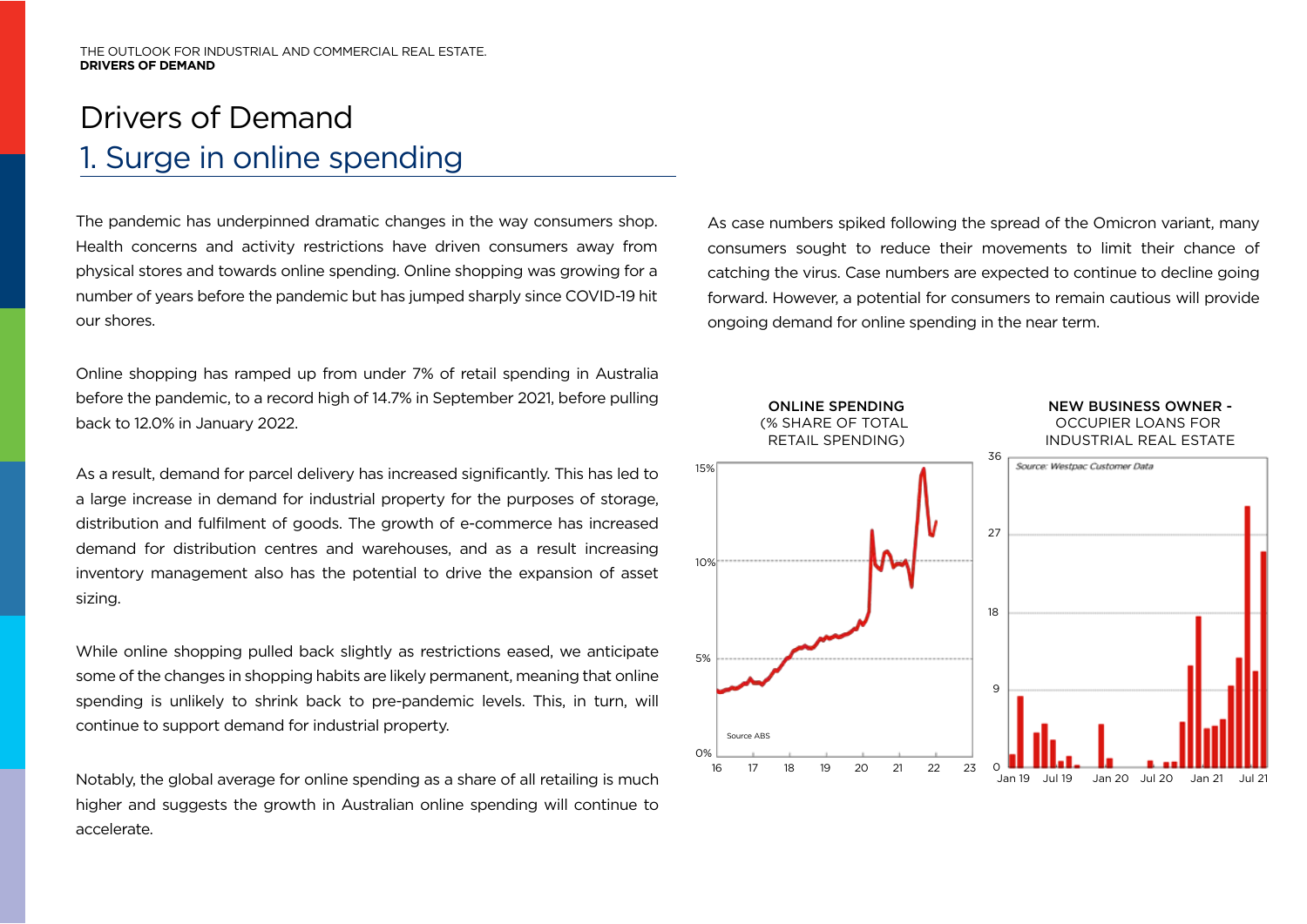# 2. Shorter time to delivery

Another key contributor to demand for warehouse space is demand from consumers for shorter time to delivery.

In a product's journey from a warehouse shelf to the back of a truck, to a customer doorstep, the "last mile" of delivery is the final step of the process — the point at which the package finally arrives at the buyer's door. As consumers increasingly turn to e-commerce for their shopping needs, speedy fulfillment and distribution isn't just a "nice to have" — it's the expectation of every online shopping experience.

As a result, businesses are racing to develop new technologies and experimental supply chain models to increase parcel volume, expedite deliveries, and delight customers — all while trying to cut costs. Warehouse and logistics spaces that help improve time to delivery or "last-mile" delivery times are in greater demand.

These broadening expectations for faster delivery times have resulted in increased demand for distribution centres in areas that position inventory closer to the end consumer. It means properties located close to key transport nodes are typically more desirable to occupiers. Industrial assets located near residential areas are attractive to service this increasing demand for shorter delivery times.

In NSW, the state is moving towards a global metropolis of three productive, liveable and sustainable cities: Western parkland city, Central river city and Eastern harbour city. In the Western parkland city, the Western Sydney Airport will be the catalyst for an emerging aerotropolis and tourism gateway. It suggests these corridors could continue to have opportunities. Victoria is moving to developing nodes in areas like Box Hill.

Infrastructure investment has been significant across Australia and especially in NSW and Victoria. These huge infrastructure projects will also help shape demand for industrial properties.

#### DEVELOPMENT OF NEW TECHNOLOGIES AND EXPERIMENTAL SUPPLY CHAIN MODELS TO







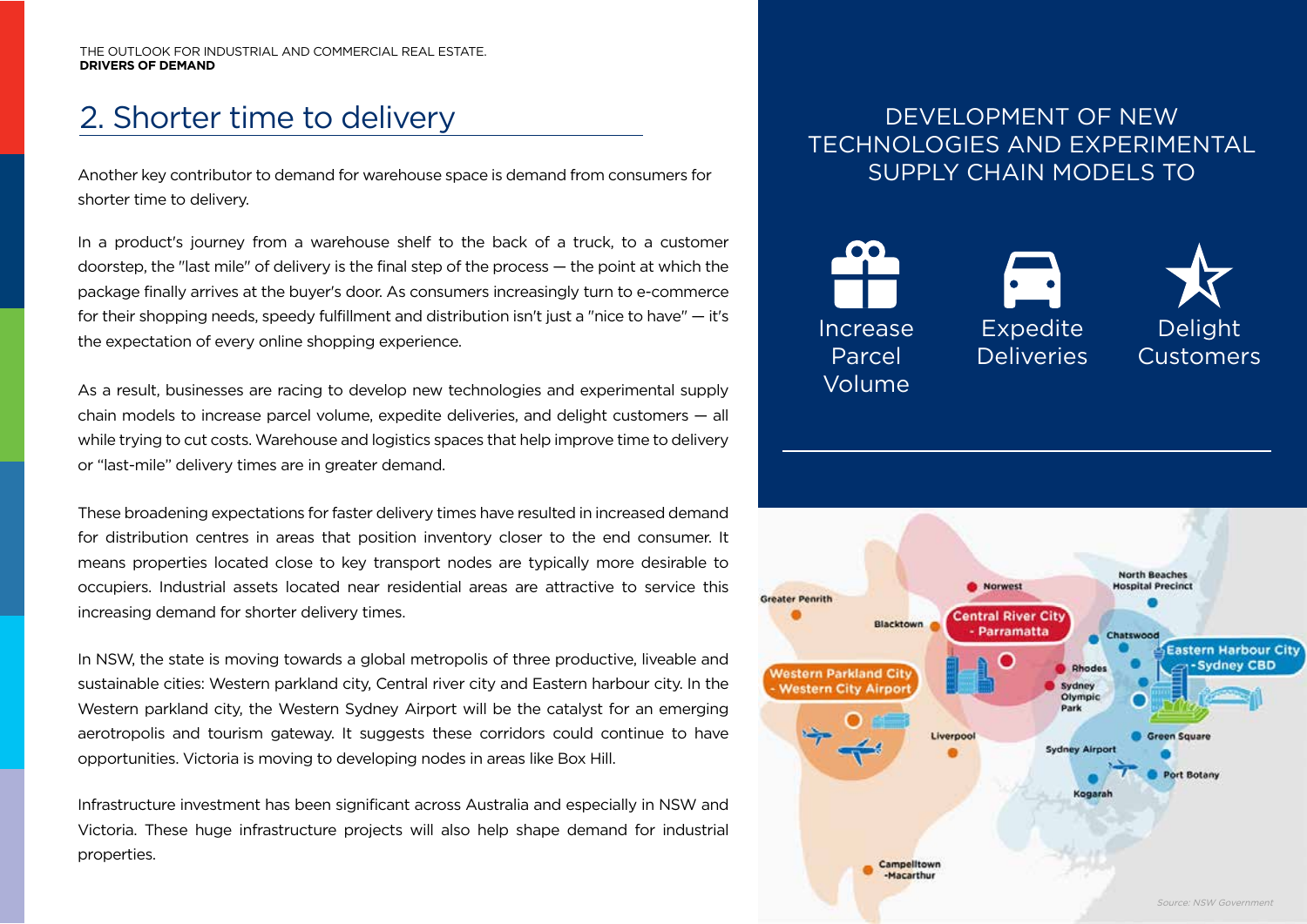## 3. Supply-chain disruptions

The pandemic-induced disruption of global supply chains has had a two-pronged impact on demand for industrial property.

First, supply chain disruptions – both offshore and interstate – mean more warehouse space is required to store goods. The volatility of supply chains means logistics occupiers will look to hold more stock to address supply chain risks, especially in Sydney and Melbourne. Plus, some businesses are being forced to hold more stock to accommodate bottlenecks.

Second, these disruptions coupled with trade tensions have pushed businesses to reassess the resilience of their networks. Some businesses are seeking to diversify their supply chains, boosting demand for industrial and logistics space in strategic locations closer to major markets.

Importantly for Australian manufacturers, some manufacturing has been brought back onshore, especially for vital goods and services. The government has noted medicine, personal protective equipment and fertilisers as points of focus. The boost to manufacturing will support demand for industrial property.

The Federal government is nurturing the revival of Australian manufacturing with its longer-term \$1.5 billion Modern Manufacturing Strategy announced in 2020.

#### 4. Accelerated technology adoption

The pandemic has also thrown up a need for less human contact, driving up demand for the automation of production facilities. As a result, manufacturing is undergoing a kind of renaissance.

These other technologies include the internet of things, cloud technology, blockchain, robotics, virtual and augmented reality, AI and additive manufacturing.

Demand for bigger warehouses from manufacturers – especially those in the food and pharmaceutical sectors – is growing.

The expansion in manufacturing will further underpin ongoing demand in industrial real estate. It will remain important to this sector. However, demand for industrial property has pivoted in recent years and has moved towards consumption-based industries, including retail trade, wholesale trade and the transport and logistics sectors. Indeed, Colliers data reveals in 2021 these sectors represented 73% of the total gross take-up volumes nationally. It compares to just over 50% a decade ago.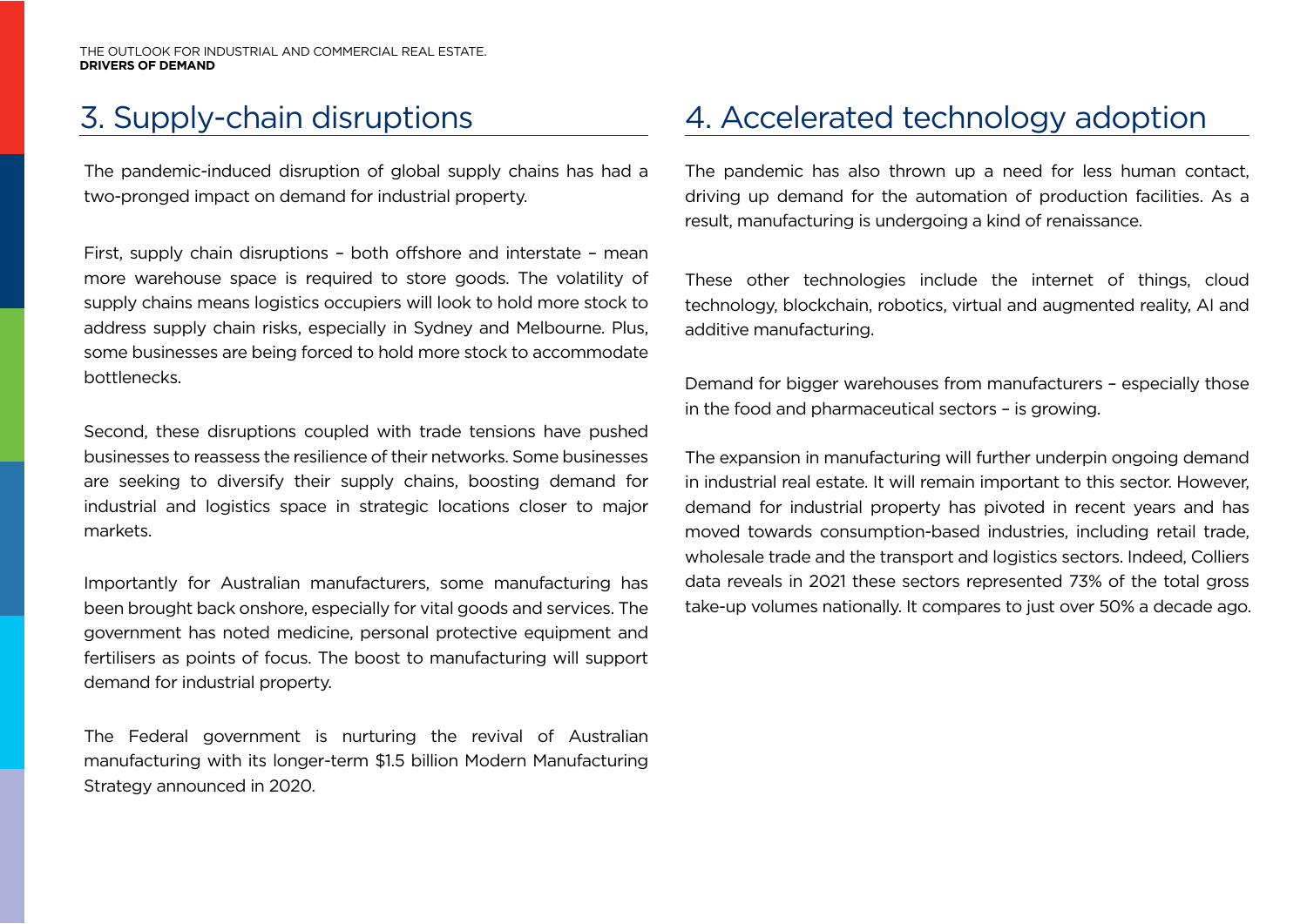#### Commercial Property

THE INDUSTRIAL MARKET HAS OUTPERFORMED OTHER COMMERCIAL PROPERTY MARKETS, INCLUDING OFFICE SPACE AND RETAIL.

Demand has been supported by the transport, postal and logistics industry, manufacturing, and warehousing. As a result, tenant take-up of industrial property in the year 2021 was almost 80% higher than its 10 year average. This trend has not slowed.

As investor competition for logistics and industrial assets has intensified, prices have risen significantly on the Eastern Seaboard, and yields have compressed. Industrial property yields have fallen dramatically and unusually are below that of office and retail prime property yields. Prime industrial yields in Sydney have fallen to a record low under 4%. Ten years ago, these yields were over 8%. Secondary industrial yields in Sydney have also fallen, so too have yields in other capital cities, although not as low as in the Sydney primary market.

As the industrial sector has matured, there has also been a shift in investor composition towards institutional capital and portfolio transactions. These have accounted for a larger slice of the market in recent years, which has pushed up prices. The major funds and REITs are attracted to the sector's long term income streams. International investor demand has also been increasing as yields on Australian assets have generally been above those found in international markets.

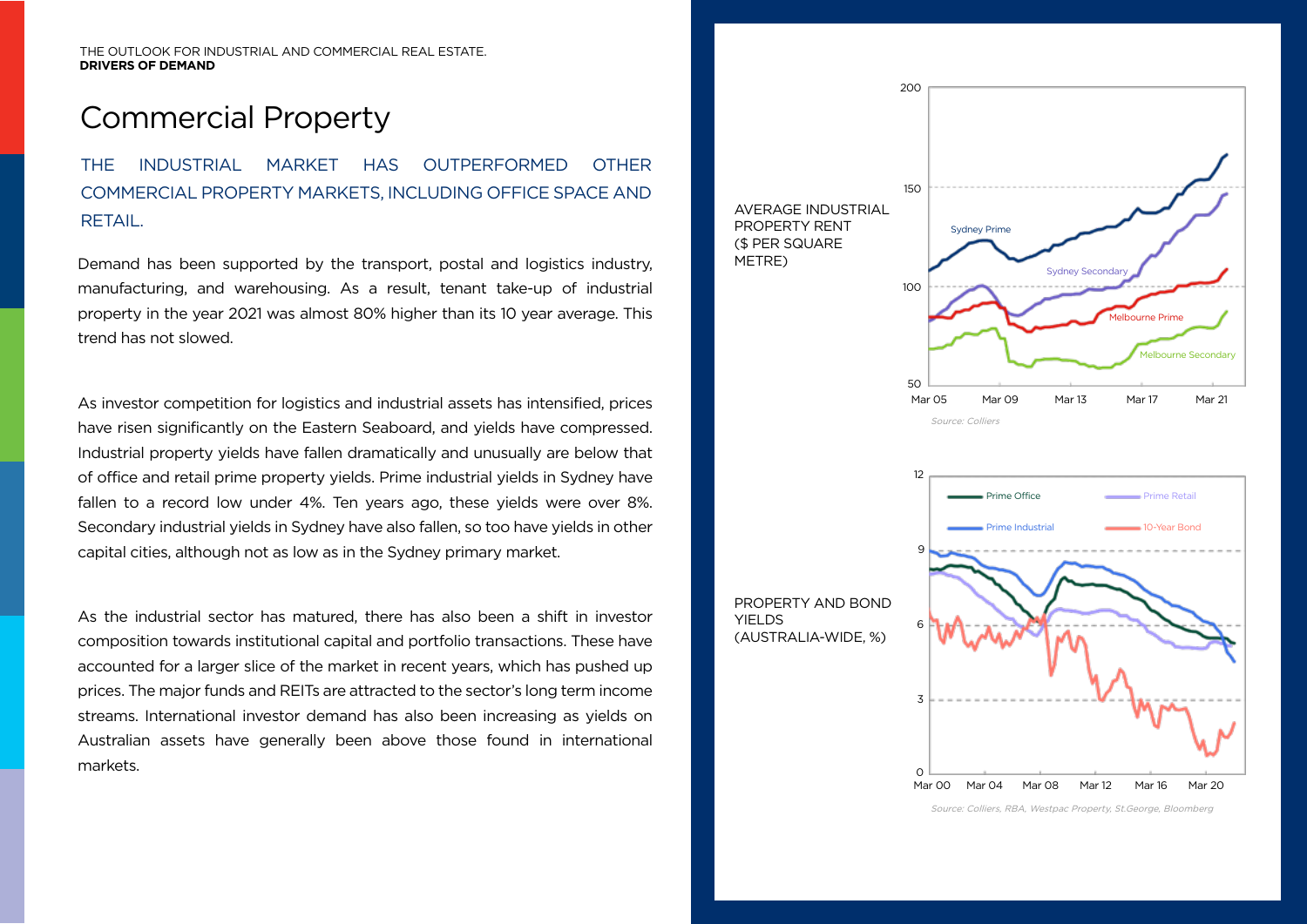#### Outlook for Bond Yields **Vacancy Rates** Vacancy Rates

Australian long-term bond yields have been depressed due to the pandemic and large amounts of stimulus unleashed by the central bank, including bond-buying programs. But the Reserve Bank of Australia (RBA) scrapped its yield-curve control program in late 2021 and its bond-buying program for bond maturities of five to ten years in February.

Bond yields hit a bottom in March 2020 and mostly moved sideways until late 2020. Bond yields start lifting noticeably higher in late 2020, as the Australian economic recovery gathered momentum, although setbacks due to the Delta and Omicron waves did result in some temporary pull backs in yields.

The Australian 10-year bond yield is currently trading at around 2.15% (as at 3 March), which is down from the recent 38-month high of 2.30% on 23 February 2022. The invasion of Ukraine in late February led to a spike in demand for safe-haven assets, such as government bonds, and spurred a further lift in commodity prices. The situation in Ukraine is highly uncertain and fluid. There are some concerns a prolonged and broader conflict could hurt world growth whilst putting more upwards pressure on inflation.

Our core view remains one of strong economic growth this year and that the RBA will start raising the cash rate in August 2022 to tame inflationary pressures. We anticipate the Australian 10-year bond yield will move higher over this year towards 2.50%, but there is likely to be volatility with the geopolitical tensions. Against this background, investors are likely to still find industrial property appealing, with the gap between industrial property yields and 10-year bond yields to remain attractive.

The large weight of money trying to find a home in a global environment with still historical low rates of interest means industrial property yields are likely to continue to compress or at least stabilise. Transactions, both domestic and offshore, totalled \$16.3 billion in industrial assets in 2021, according to data from Cushman & Wakefield. This compares to totals of just over \$5 billion in full calendar years 2018 and 2019.

The vacancy rates in industrial property are low, reflecting a tight market. Nationally, the average vacancy rate had fallen from 5.0% at Q1 2020 to 2.7% at Q4 2021, due to tenant demand outpacing supply, despite the latter starting to lift recently. Vacancy rates by market in Q4 range from 1.9% in Sydney, 2.6% in Brisbane, 2.7% in Melbourne and 2.9% in Adelaide to 4.1% in Perth, according to Colliers Research.

Given the expectation for tenant demand and the consideration that a high proportion of future supply is already pre-committed, CBRE research expect vacancy rates to remain relatively low over the next 12 months despite an increase in speculative started construction.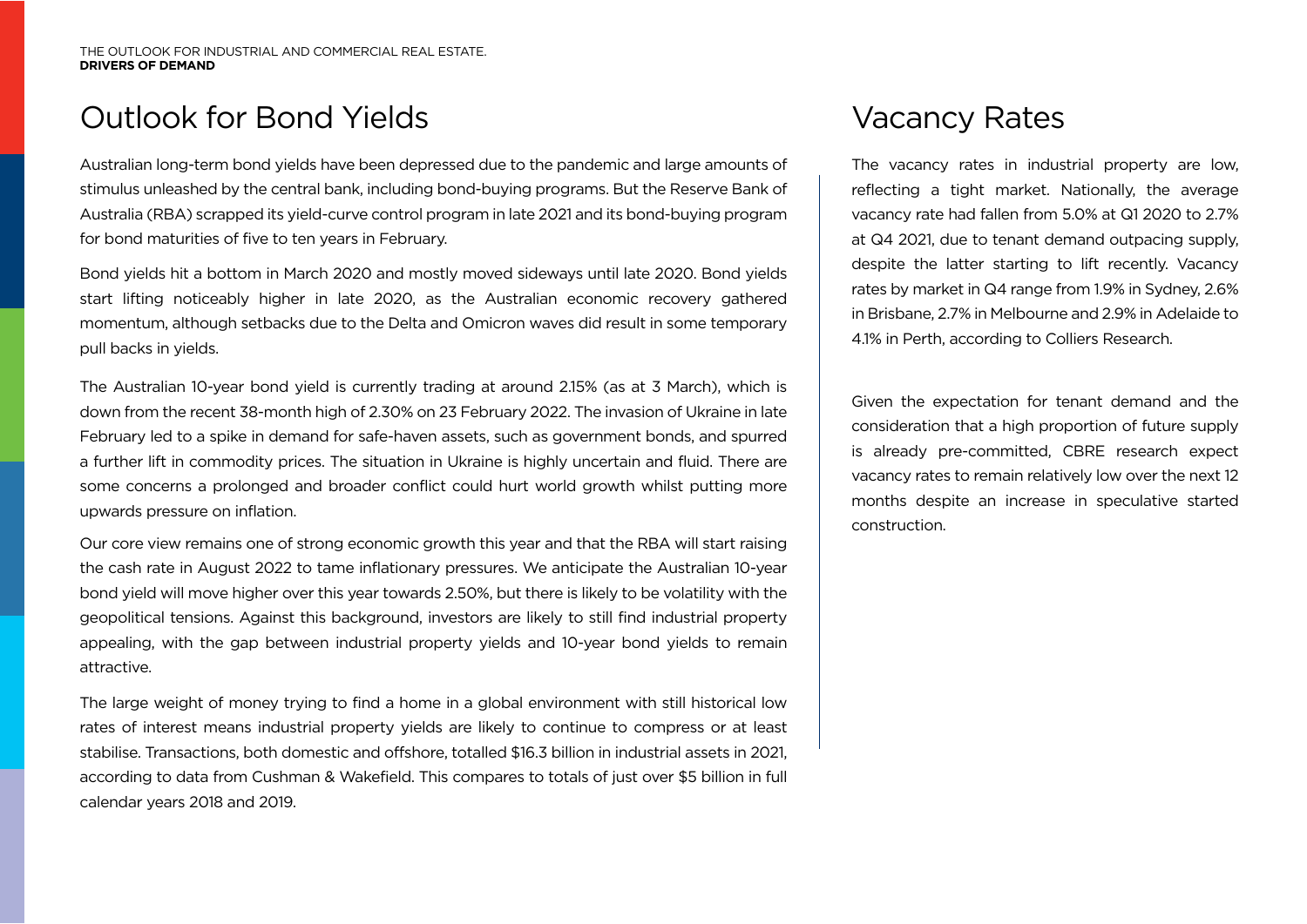#### Industrial Rents

#### RENTS TRADITIONALLY HAVE SHOWN LITTLE GROWTH IN INDUSTRIAL PROPERTY, BUT THIS HAS SHIFTED IN RECENT YEARS, ESPECIALLY SINCE THE PANDEMIC HAS STRUCK.

Rents traditionally have shown little growth in industrial property, but this has shifted in recent years, especially since the pandemic has struck. In 2021, rents grew by 8% in Sydney prime industrial property.

However, in specific areas rents have risen faster. South Sydney prime industrial rents have risen by 16% in 2021 and 11% per annum since 2018. Part of the reason has been a reduction in the amount of industrial space in inner-city locations as some industrial buildings and sites have been converted to residential premises. This has driven up the price of the remaining industrial land, which in turn has flowed through to higher rents. For example, while Sydney industrial land values have risen 204% over the past five years, South Sydney industrial land values have risen by almost 300%. Melbourne's western suburbs have seen rises averaging 175% over the same period compared with a city-wide average of 148%.

The closer a business needs to be to the inner city, the higher the rent. Taking Sydney as an example, the gross effective rental for a prime 5,000 sqm warehouse in either North or South Sydney would cost around \$275 per square metre, compared with \$140 per square metre in the South West or \$155 per square metre in the Western markets.

With limited opportunity to build in the inner-city areas, expectations are that these rental differentials will only widen. Colliers Research forecast South Sydney prime face rents to rise by around 4.3% per annum over the next three years, while they have projected South Western Sydney markets to rise by 3.1% per annum.

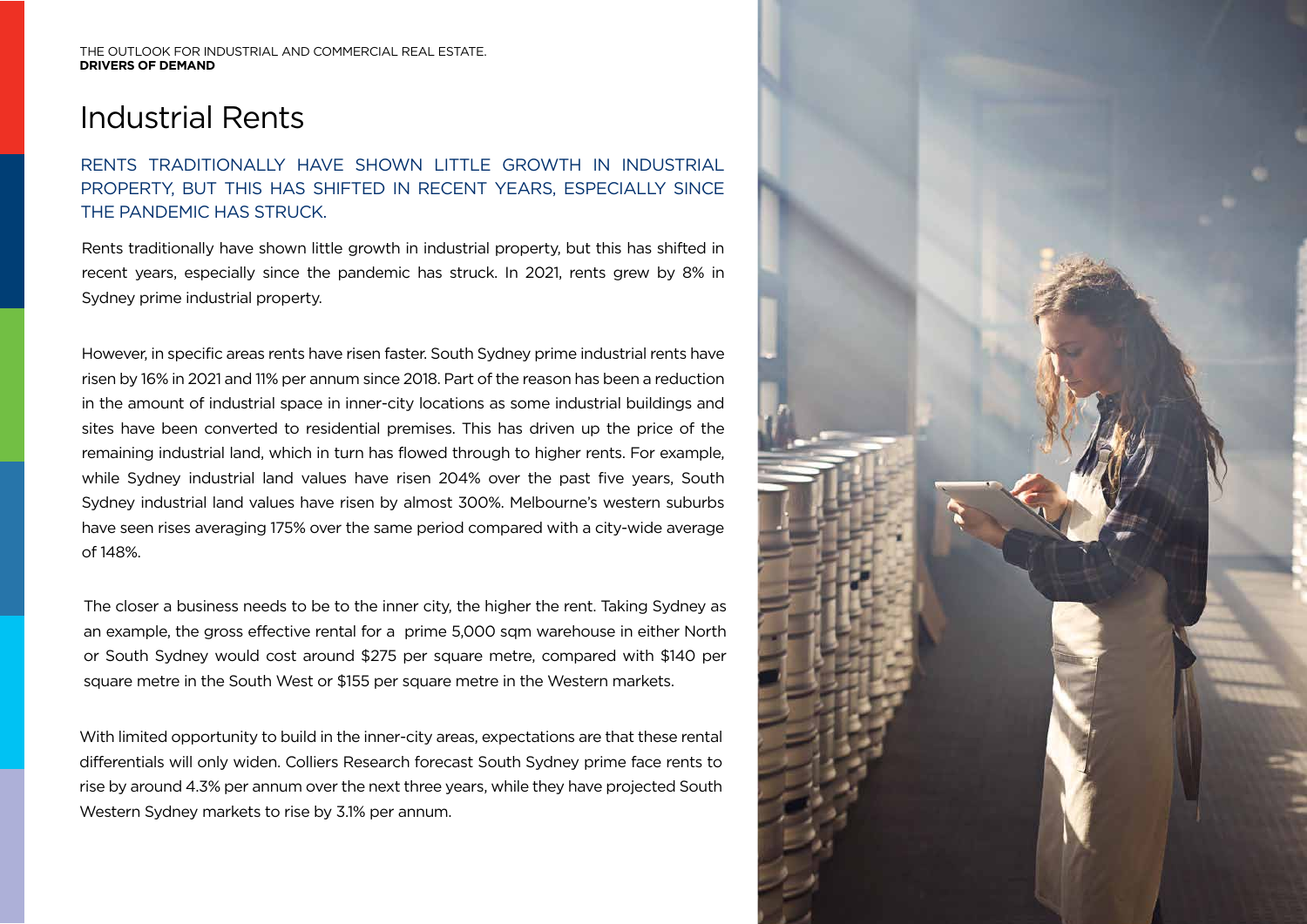## Supply

Supply has responded to the strong demand, with over 2.1 million square metres of industrial space being completed in 2021. This was the largest increase in supply since 2007 and is well above the 10-year average. 2022 is also expected to be a strong year, with over 2.6 million square metres of supply expected to be added.

As demand is expected to remain strong going forward, this increase in supply is unlikely to place much downward pressure on prices or rents.

#### Investment Markets

As mentioned previously, industrial property has become increasingly attractive to investors in recent years. This has driven yields to record lows and driven prices up significantly for all types of industrial property. The highest increases have been in Sydney and Melbourne, and not only for the prime stock. Secondary industrial values, or values for older properties, in Sydney rose, on average, by 39% in the 2021 calendar year, with the highest rises in the Southern markets at 45%. In Melbourne the growth was 53%, with Western suburb industrial values rising almost 69% over the year, while Brisbane and Adelaide values surged, on average, by 42% and 41%, respectively. Rises in values for secondary industrial properties in Perth (up almost 18%) were more subdued, but still quite impressive and attracting attention.

The level of investor attention and the expectations of continued tenant demand, suggests that values are unlikely to correct over the short term. Colliers expect capital values to continue rising to 2024.

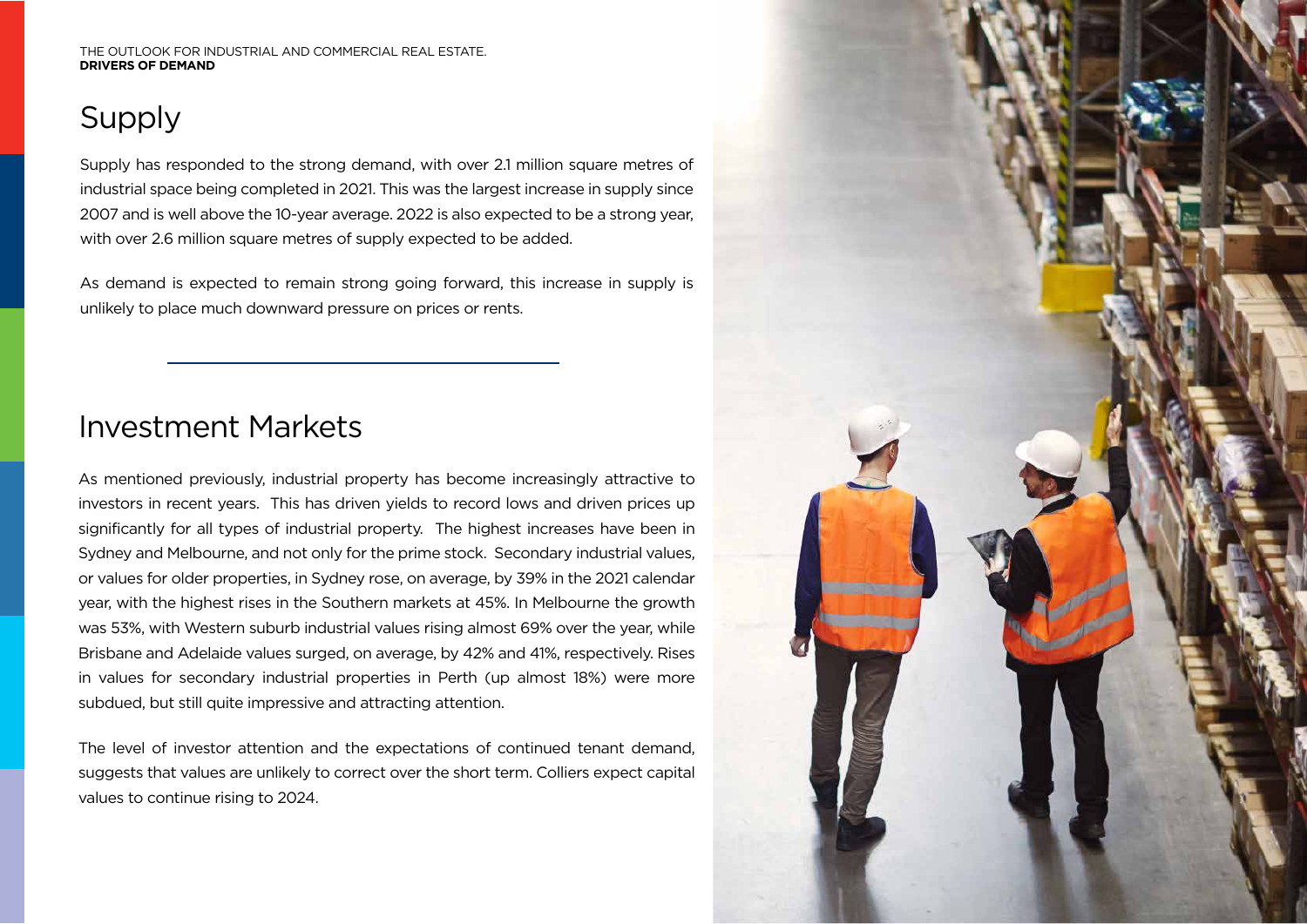#### Outlook for Monetary Policy and the Australian Economy

ECONOMIC GROWTH IN AUSTRALIA OVER THE YEAR AHEAD WILL BE SUPPORTED BY ROBUST HOUSEHOLD BALANCE SHEETS. CONTINUED FISCAL STIMULUS, CONSUMER SPENDING AND A STRONG LABOUR MARKET.

We are expecting economic output to step up again this year and anticipate annual GDP growth in 2022 will be well above the long-run average around 2.5%. International borders have begun to gradually reopen, which should lead to a steady improvement in population growth via immigration and student arrivals. This will support demand for consumer goods, and in turn, will support demand for industrial real estate to warehouse and distribute these goods.

We expect the emergence of the Omicron variant earlier this year only temporarily slowed the recovery. High-frequency economic data suggests the recovery has now resumed.

The Reserve Bank has progressed towards its inflation and employment goals much faster than it expected, laying the groundwork for rate hikes to commence later this year. Inflation is now above the mid-point of the 2–3% target band and the unemployment rate has fallen to 4.2% – its lowest level since 2008. We expect wages and inflation will pick up further over the year and have forecast the unemployment rate to fall below 4.0%. The Reserve Bank has emphasised it is prepared to be "patient" before lifting the cash rate. But this patience will likely soon wear thin.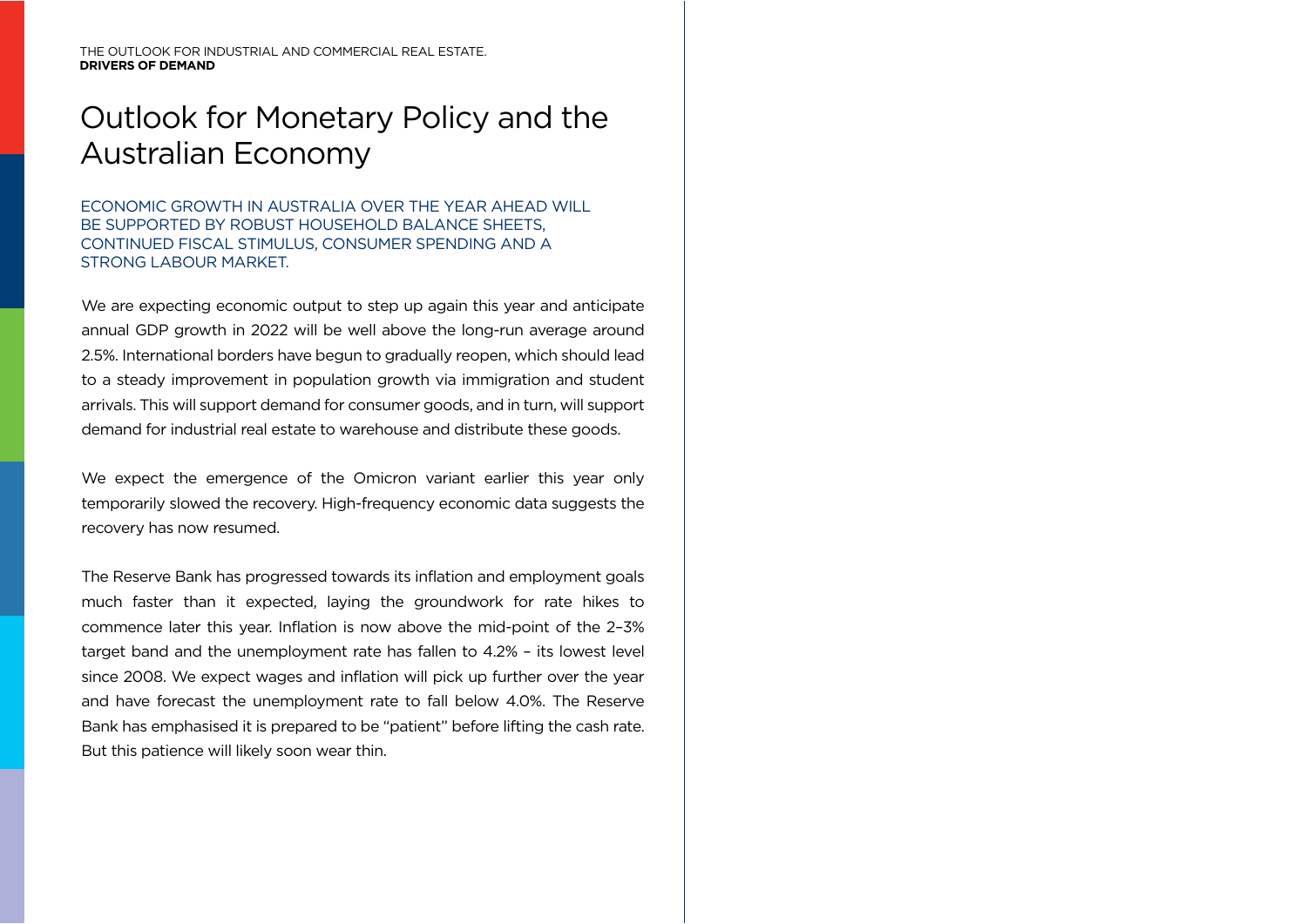#### Country disclosures

Australia: Westpac holds an Australian Financial Services Licence (No. 233714). This material is provided to you solely for your own use and in your capacity as a client of Westpac.

For XYLO Foreign Exchange clients: This information is provided to you solely for your own use and is not to be distributed to any third parties. XYLO Foreign Exchange is a division of Westpac Banking Corporation ABN 33 007 457 141 and Australian credit licence 233714. Information is current as at date shown on the publication. This information has been prepared without taking account of your objectives, financial situation or needs. Because of this you should, before acting on this information, consider its appropriateness, having regard to your objectives, financial situation or needs. XYLO Foreign Exchange's combined Financial Services Guide and Product Disclosure Statement can be obtained by calling XYLO Foreign Exchange on 1300 995 639, or by emailing customercare@XYLO.com.au.

New Zealand: In New Zealand, Westpac Institutional Bank refers to the brand under which products and services are provided by either Westpac or Westpac New Zealand Limited ("WNZL"). Any product or service made available by WNZL does not represent an offer from Westpac or any of its subsidiaries (other than WNZL). Neither Westpac nor its other subsidiaries guarantee or otherwise support the performance of WNZL in respect of any such product. The current disclosure statements for the New Zealand branch of Westpac and WNZL can be obtained at the internet address www.westpac.co.nz. For further information please refer to the Product Disclosure Statement (available from your Relationship Manager) for any product for which a Product Disclosure Statement is required, or applicable customer agreement. Download the Westpac NZ QFE Group Financial Advisers Act 2008 Disclosure Statement at www.westpac.co.nz.

China, Hong Kong, Singapore and India: This material has been prepared and issued for distribution in Singapore to institutional investors, accredited investors and expert investors (as defined in the applicable Singapore laws and regulations) only. Recipients in Singapore of this material should contact Westpac Singapore Branch in respect of any matters arising from, or in connection with, this material. Westpac Singapore Branch holds a wholesale banking licence and is subject to supervision by the Monetary Authority of Singapore. Westpac Hong Kong Branch holds a banking license and is subject to supervision by the Hong Kong Monetary Authority. Westpac Hong Kong branch also holds a license issued by the Hong Kong Securities and Futures Commission (SFC) for Type 1 and Type 4 regulated activities. This material is intended only to "professional investors" as defined in the Securities and Futures Ordinance and any rules made under that Ordinance. Westpac Shanghai and Beijing Branches hold banking licenses and are subject to supervision by the China Banking Regulatory Commission (CBRC). Westpac Mumbai Branch holds a banking license from Reserve Bank of India (RBI) and subject to regulation and supervision by the RBI.

UK: The contents of this communication, which have been prepared by and are the sole responsibility of Westpac Banking Corporation London and Westpac Europe Limited. Westpac (a) has its principal place of business in the United Kingdom at Camomile Court, 23 Camomile Street, London EC3A 7LL, and is registered at Cardiff in the UK (as Branch No. BR00106), and (b) authorised and regulated by the Australian Prudential Regulation Authority in Australia. Westpac is authorised in the United Kingdom by the Prudential Regulation Authority. Westpac is subject to regulation by the Financial Conduct Authority and limited regulation by the Prudential Regulation Authority. Details about the extent of our regulation by the Prudential Regulation Authority are available from us on request. Westpac Europe Limited is a company registered in England (number 05660023) and is authorised by the Prudential Regulation Authority and regulated by the Financial Conduct Authority and the Prudential Regulation Authority.

This communication is being made only to and is directed at (a) persons who have professional experience in matters relating to investments who fall within Article 19(5) of the Financial Services and Markets Act 2000 (Financial Promotion) Order 2005 (the "Order") or (b) high net worth entities, and other persons to whom it may otherwise lawfully be communicated, falling within Article 49(2)(a) to (d) of the Order (all such persons together being referred to as "relevant persons"). Any person who is not a relevant person should not act or rely on this communication or any of its contents. The investments to which this communication relates are only available to and any invitation, offer or agreement to subscribe, purchase or otherwise acquire such investments will be engaged in only with, relevant persons. Any person who is not a relevant person should not act or rely upon this communication or any of its contents. In the same way, the information contained in this communication is intended for "eligible counterparties" and "professional clients" as defined by the rules of the Financial Conduct Authority and is not intended for "retail clients". With this in mind, Westpac expressly prohibits you from passing on the information in this communication to any third party. In particular this communication and, in each case, any copies thereof may not be taken, transmitted or distributed, directly or indirectly into any restricted jurisdiction. This communication is made in compliance with the Market Abuse Regulation (Regulation(EU) 596/2014).

The material may contain investment recommendations, including information recommending an investment strategy. Reasonable steps have been taken to ensure that the material is presented in a clear, accurate and objective manner. Investment Recommendations for Financial Instruments covered by MAR are made in compliance with Article 20 MAR. Westpac does not apply MAR Investment Recommendation requirements to Spot Foreign Exchange which is out of scope for MAR.

Unless otherwise indicated, there are no planned updates to this Investment Recommendation at the time of publication. Westpac has no obligation to update, modify or amend this Investment Recommendation or to notify the recipients of this Investment Recommendation should any information, including opinion, forecast or estimate set out in this Investment Recommendation change or subsequently become inaccurate.

Westpac will from time to time dispose of and acquire financial instruments of companies covered in this Investment Recommendation as principal and act as a market maker or liquidity provider in such financial instruments.

Westpac does not have any proprietary positions in equity shares of issuers that are the subject of an investment recommendation.

Westpac may have provided investment banking services to the issuer in the course of the past 12 months.

Westpac does not permit any issuer to see or comment on any investment recommendation prior to its completion and distribution.

Individuals who produce investment recommendations are not permitted to undertake any transactions in any financial instruments or derivatives in relation to the issuers covered by the investment recommendations they produce.

Westpac has implemented policies and procedures, which are designed to ensure conflicts of interests are managed consistently and appropriately, and to treat clients fairly.

The following arrangements have been adopted for the avoidance and prevention of conflicts in interests associated with the provision of investment recommendations.

- i. Chinese Wall/Cell arrangements;
- ii. physical separation of various Business/Support Units;<br>iii. Strict and well defined wall/cell crossing procedures:
- iii. Strict and well defined wall/cell crossing procedures;<br>iv. a "need to know" policy:
- a "need to know" policy;
- v. documented and well defined procedures for dealing with conflicts of interest;

vi. reasonable steps by Compliance to ensure that the Chinese Wall/Cell arrangements remain effective and that such arrangements are adequately monitored.

U.S.: Westpac operates in the United States of America as a federally licensed branch, regulated by the Office of the Comptroller of the Currency. Westpac is also registered with the US Commodity Futures Trading Commission ("CFTC") as a Swap Dealer, but is neither registered as, or affiliated with, a Futures Commission Merchant registered with the US CFTC. Westpac Capital Markets, LLC ('WCM'), a wholly-owned subsidiary of Westpac, is a broker-dealer registered under the U.S. Securities Exchange Act of 1934 ('the Exchange Act') and member of the Financial Industry Regulatory Authority ('FINRA'). This communication is provided for distribution to U.S. institutional investors in reliance on the exemption from registration provided by Rule 15a-6 under the Exchange Act and is not subject to all of the independence and disclosure standards applicable to debt research reports prepared for retail investors in the United States. WCM is the U.S. distributor of this communication and accepts responsibility for the contents of this communication. All disclaimers set out with respect to Westpac apply equally to WCM. If you would like to speak to someone regarding any security mentioned herein, please contact WCM on +1 212 389 1269. All disclaimers set out with respect to Westpac apply equally to WCM.

Investing in any non-U.S. securities or related financial instruments mentioned in this communication may present certain risks. The securities of non-U.S. issuers may not be registered with, or be subject to the regulations of, the SEC in the United States. Information on such non-U.S. securities or related financial instruments may be limited. Non-U.S. companies may not subject to audit and reporting standards and regulatory requirements comparable to those in effect in the United States. The value of any investment or income from any securities or related derivative instruments denominated in a currency other than U.S. dollars is subject to exchange rate fluctuations that may have a positive or adverse effect on the value of or income from such securities or related derivative instruments.

The author of this communication is employed by Westpac and is not registered or qualified as a research analyst, representative, or associated person under the rules of FINRA, any other U.S. self-regulatory organisation, or the laws, rules or regulations of any State. Unless otherwise specifically stated, the views expressed herein are solely those of the author and may differ from the information, views or analysis expressed by Westpac and/or its affiliates.